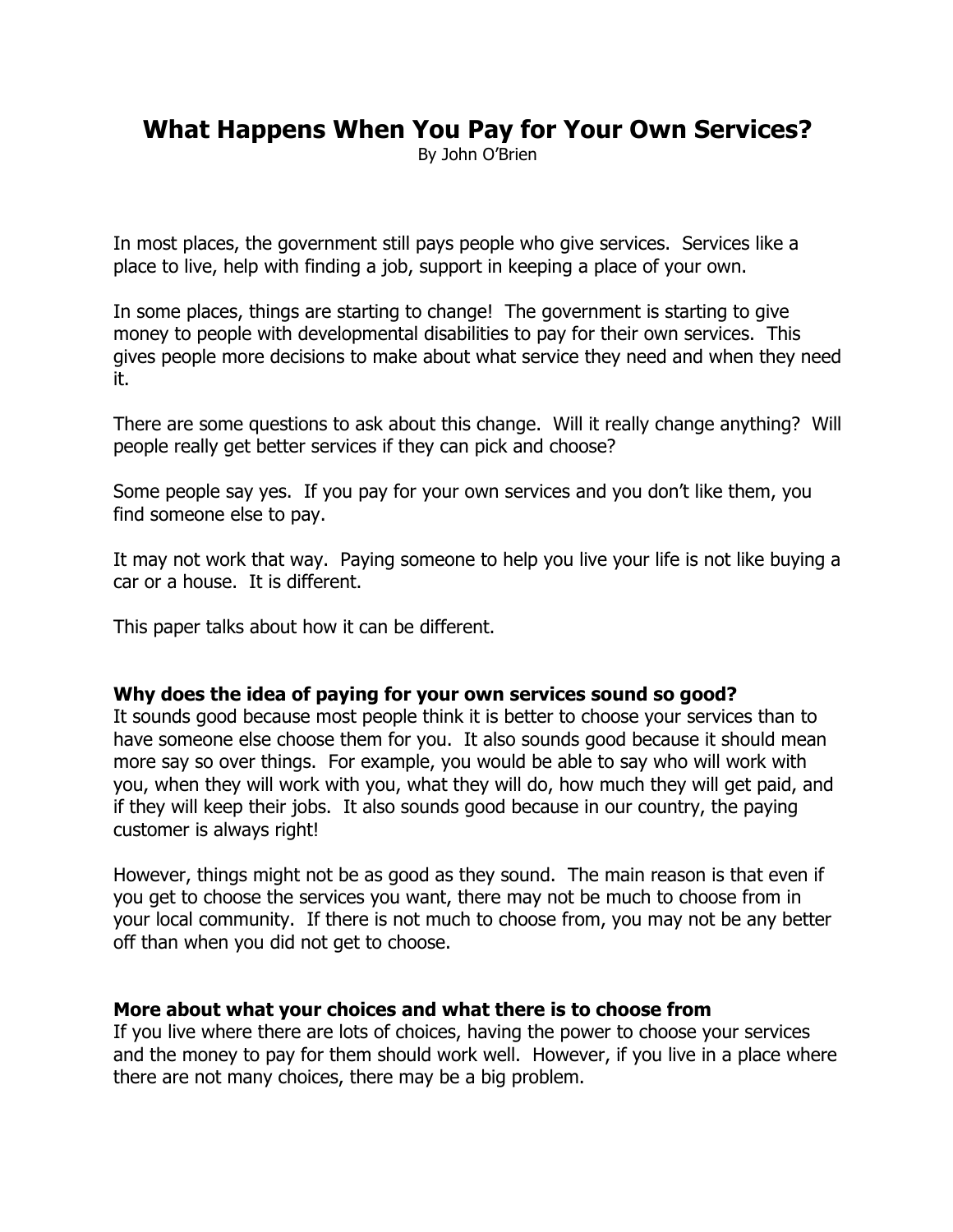Here's a way to think about what happens when you have the power of choice, but there are not many choices. Pretend that you are hungry and you want to go out to eat. You can find a lot of different kinds places to eat. Some cost a lot of money and some do not. You have a lot of choices and the power to choose. However, what if there was only one place to eat in town. What if you don't like the food there or it costs too much money. What would you do? What good would it be to have the power to choose?

Or, here is another way to think about it. What if you need a job and you need some help in finding one and learning how to do it. What if there was only one person in town who is good at helping people find jobs, but he or she wants more money than you can pay for that kind of help. What would you do?

You would either have to wait until you could save up enough money or until someone else comes along who can help you. So, you have the power to choose and some money to go with it, but it doesn't help you get a job when you need it – now. It might even make you decide that the old way was not so bad after all. You might find yourself saying "who wants choice and the money that goes with it!"

## **It's hard work!**

What many people are finding out is that getting the services you want and paying for them is a lot harder than buying something to eat. It's about getting together a support team. Your support team! It's about being a team leader or even a cheerleader. It's hard work!

# **What can make it easier?**

There are some ways that it will become easier for people who choose and pay for their own services. First, as more people with developmental disabilities and their families start choosing and paying for their own services, professionals will start to see that this is something that is here to stay. They will start to take individuals with the power to choose their own services and the money to pay for them as partners, not clients.

The second way that it will become easier is when individuals who choose their own services and pay for them, start working together in their local communities. They can put their ideas and their money together. This gives people more buying power when choosing services. People buying things together can get better deals. They can also get professionals to change things that they do in order to keep their customers happy.

# **Going from consumer to customer**

Right now, people with developmental disabilities are often called consumers. If you look in the dictionary, a consumer is someone who uses things. Consumers don't buy